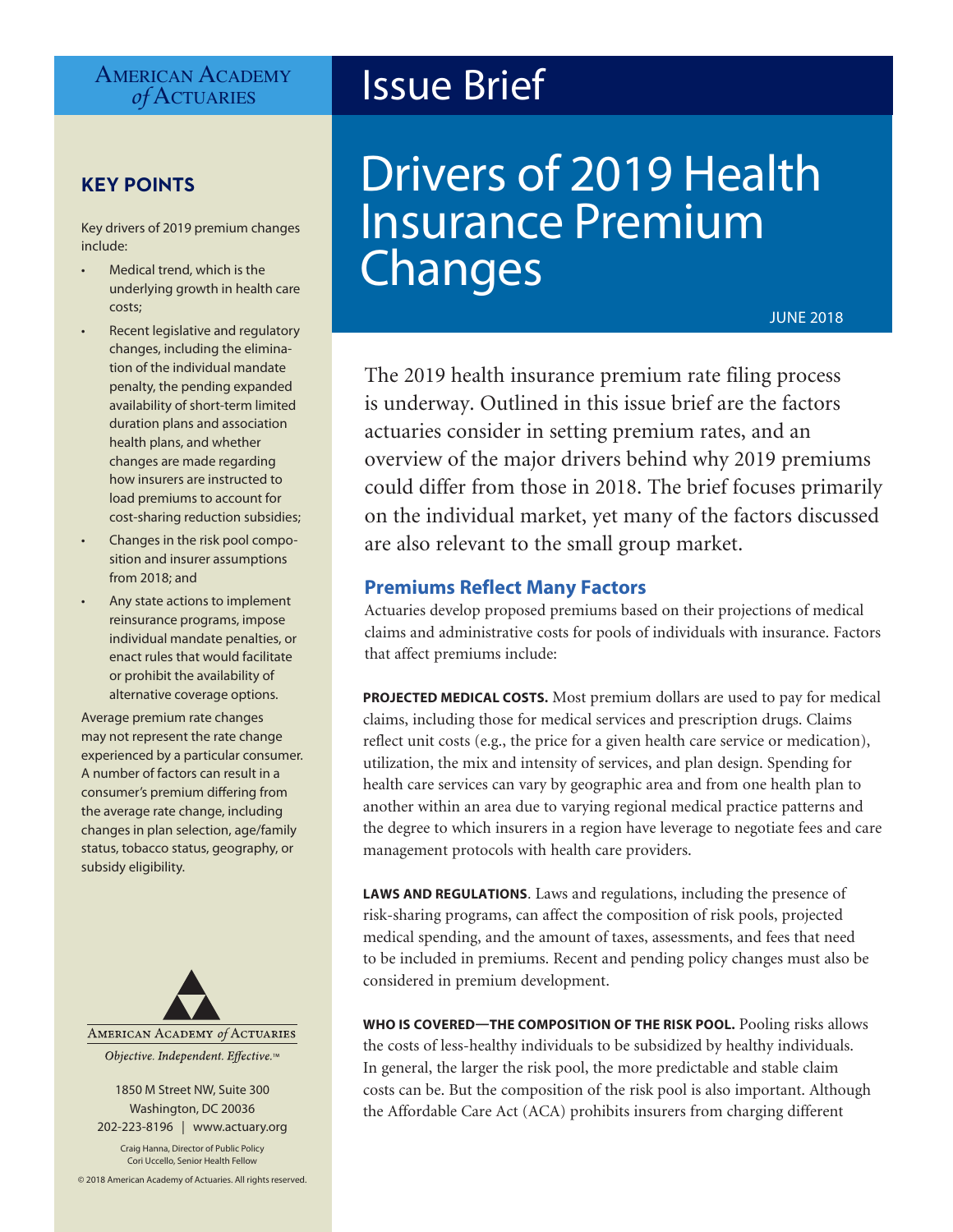premiums to individuals based on their health status, premium levels reflect the health status of the risk pool as a whole. If a risk pool disproportionately attracts those with higher expected claims, premiums will be commensurately higher, all other factors remaining equal.

**OTHER PREMIUM COMPONENTS.** Premiums must cover administrative costs, including those related to insurance product development, sales and enrollment, claims processing, customer service, and regulatory compliance. They also must cover taxes, assessments, and fees, as well as risk charges and profit.

# **Major Drivers of 2019 Premium Changes**

**UNDERLYING GROWTH IN HEALTH CARE COSTS.** The increase in costs of medical services and prescription drugs—referred to in rate filings as medical trend—is based on the increase in per-unit costs of services, changes in health care utilization, and changes in the mix of services. Projected medical trend for 2019 is expected to be consistent with that for 2018, which ranged from about 5 percent to 8 percent.<sup>1</sup> Although the growth in spending for specialty drugs is expected to remain high, spending growth for prescription drugs overall has leveled off, and is expected to be similar to or slighter higher than medical spending growth.

**RECENT AND PENDING POLICY CHANGES.** Recent policy decisions will affect 2019 premiums. In addition, final regulations are currently in progress that would implement an executive order from President Trump.<sup>2</sup>

*• Cost-sharing reduction (CSR) subsidies.* The ACA requires individual market insurers participating in the individual market to provide cost-sharing reductions to eligible low-income enrollees through modified versions of their silver plans. These silver plan variants have higher actuarial values, with lower co-payments and out-ofpocket limits. The federal government had been making payments directly to insurers to offset the cost of lowering cost-sharing requirements, but those payments were discontinued in October 2017. As a result, 2018 premiums in nearly all states were increased to account for the additional costs of providing CSR subsidies. Most state insurance regulators directed insurers to increase premiums only for silver plans, while some states required the cost to be spread across all plans and a few did not allow insurers to load in any cost.

Loading premiums for CSRs will contribute to 2019 premium changes if insurers change their assumptions regarding the degree to which premiums need to increase to reflect the cost of CSRs, or if states change the way they direct insurers to load premiums for the cost.

1 Oliver Wyman Actuarial Consulting Inc., *[Carrier Trend Report: January 2018 Analysis](http://www.oliverwyman.com/our-expertise/insights/2018/feb/carrier-trend-report---january-2018.html)*, 2018.

2 President Donald J. Trump, ["Presidential Executive Order Promoting Healthcare Choice and Competition Across the United States](https://www.whitehouse.gov/presidential-actions/presidential-executive-order-promoting-healthcare-choice-competition-across-united-states/)," Oct. 12, 2017.

**Members of the Individual and Small Group Markets Committee include Barb Klever, MAAA, FSA—***Chairperson***; Joyce Bohl, MAAA, ASA—***Vice Chairperson***; Karen Bender, MAAA, ASA, FCA; Eric Best, MAAA, FSA; Philip Bieluch, MAAA, FSA, FCA; Alfred Bingham, MAAA, FSA; Frederick Busch, MAAA, FSA; April Choi, MAAA, FSA; Andrea Christopherson, MAAA, FSA; Sarkis Daghlian, MAAA, FSA; Richard Diamond, MAAA, FSA; Beth Fritchen, MAAA, FSA; Rebecca Gorodetsky, MAAA, ASA; David Hayes, MAAA, FSA; Juan Herrera, MAAA, FSA; Shiraz Jetha, MAAA, FCIA, FSA, CERA; Jason Karcher, MAAA, FSA; Rachel Killian, MAAA, FSA; Kuanhui Lee, MAAA, ASA; Raymond Len, MAAA, FCA, FSA; Timothy Luedtke, MAAA, FSA; Scott Mack, MAAA, ASA; Ryan Mueller, MAAA, FSA; Donna Novak, MAAA, ASA, FCA; Jason Nowakowski, MAAA, FSA; James O'Connor, MAAA, FSA; Bernard Rabinowitz, MAAA, FSA, FIA, FCIA, CERA; David Shea, MAAA, FSA; Steele Stewart, MAAA, FSA; Martha Stubbs, MAAA, ASA; Karin Swenson-Moore, MAAA, FSA; Tammy Tomczyk, MAAA, FSA, FCA; David Tuomala, MAAA, FSA, FCA; Roderick Turner, MAAA, FSA; Cori Uccello, MAAA, FSA, FCA; Dianna Welch, MAAA, FSA, FCA.**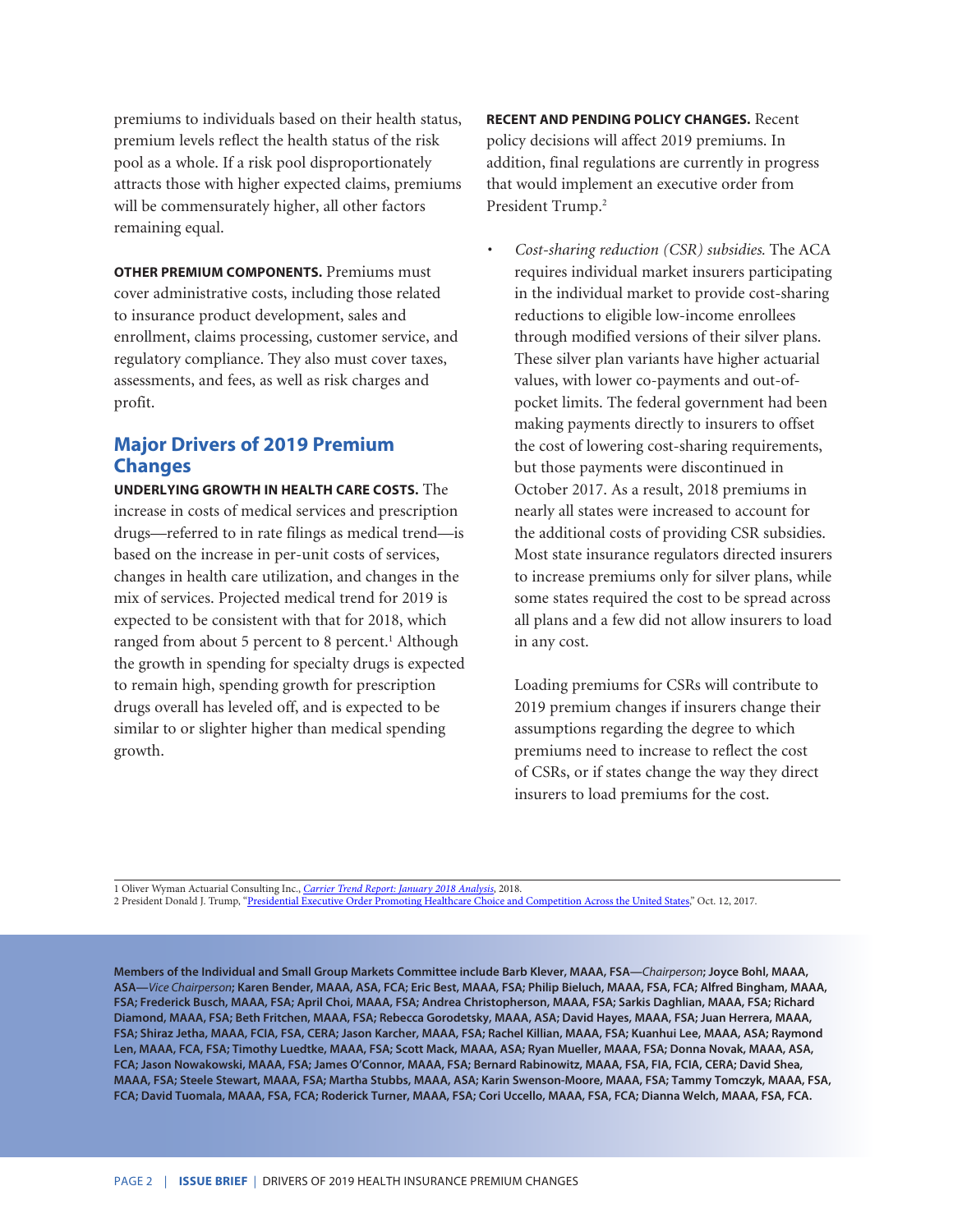Enrollees eligible for premium tax credits are protected from the premium increases due to the premium subsidy increasing to cover the premium increase. Higher premiums lead to more individuals being eligible for premium subsidies and higher subsidy amounts for those eligible. When CSR costs are loaded only on silver plans, enrollees using the increased premium subsidies toward plans in other tiers can result in free or low-cost bronze plans and lower-cost gold plans. In states where insurers aren't directed to spread the CSR premium load over all plans, individuals not eligible for premium subsidies will have access to coverage without the additional CSR load.

The exchange open enrollment results for 2018 showed a shift from silver to bronze plans and increased enrollment in gold plans,<sup>3</sup> likely reflecting enrollees applying higher premium subsidies toward other plans, especially in states that used silver loading. For 2018, 29 percent of enrollees selected bronze plans, up from 23 percent during 2017 open enrollment. The share of enrollees choosing gold plans increased from 4 percent in 2017 to 7 percent in 2018. The silver enrollee population could become more skewed toward highly CSR-subsidized enrollees (i.e., enrollees eligible for silver plans with actuarial values of 87 and 94 percent) if highly CSRsubsidized enrollees are more likely to retain silver coverage and non- or less-CSR-subsidized enrollees (i.e., enrollees eligible for silver plans with actuarial values of 70 or 74 percent) shift to bronze or gold plans. If insurers expect a greater degree of concentration than assumed in 2018 rates, the load may need to increase. Although it is also possible that highly CSR-subsidized enrollees are moving to free bronze coverage, doing so would expose them to higher cost sharing than if they remained in silver plans, due to cost-sharing subsidies that are available only for silver plan enrollees.

CSR premium loads reflect the share of enrollees insurers expect to receive CSR subsidies and the share of enrollees expected to fund this CSR cost. If the enrollment shift from silver plans was different than insurers anticipated or if insurers anticipate more enrollment shifts for 2019, then CSR loads may change. The enrollment shift could be greater in 2019 if larger premium subsidies result in increased consumer awareness of the availability of lower-cost bronze and gold plans. CSR premium loads also reflect insurer assumptions regarding the distribution of enrollees eligible for each CSR variant.

CSRs will also contribute to premium changes if insurers are required to change the way they load premiums for CSRs in 2019 compared to 2018. For instance, if insurers that loaded only silver premiums for CSRs in 2018 were required to spread the CSR cost across all plans for 2019, the loads on silver plans would go down, but the premiums for other metal tiers would increase. Insurers would expect enrollees, including those not eligible for premium subsidies, to re-evaluate their coverage and metal level choices. In states with competitive environments, insurers would be incented to not offer the lowest- or secondlowest-cost silver plans because these plans would expect to enroll the majority of more highly CSRsubsidized enrollees. A greater concentration of highly CSR-subsidized enrollees would increase the chance that the average load applied to all plans would be insufficient to cover the CSR cost. This dynamic could lead to insurers re-evaluating participation on exchanges. In addition, if off-exchange plans are not exempted from imposing a CSR load on premiums, off-exchange enrollment could go down and insurers with only off-exchange plans would be at a competitive advantage relative to insurers with both on- and off-exchange plans.

3 Centers for Medicare and Medicaid Services (CMS), "Health Insurance Marketplaces 2017 Open Enrollment Period Final Enrollment Report: November 1, 2016-[January 31, 2017,](https://www.cms.gov/Newsroom/MediaReleaseDatabase/Fact-sheets/2017-Fact-Sheet-items/2017-03-15.html)" March 15, 2017; CMS, ["Health Insurance Exchanges 2018 Open Enrollment Period Final Report](https://www.cms.gov/Newsroom/MediaReleaseDatabase/Fact-sheets/2018-Fact-sheets-items/2018-04-03.html)," April 3, 2018.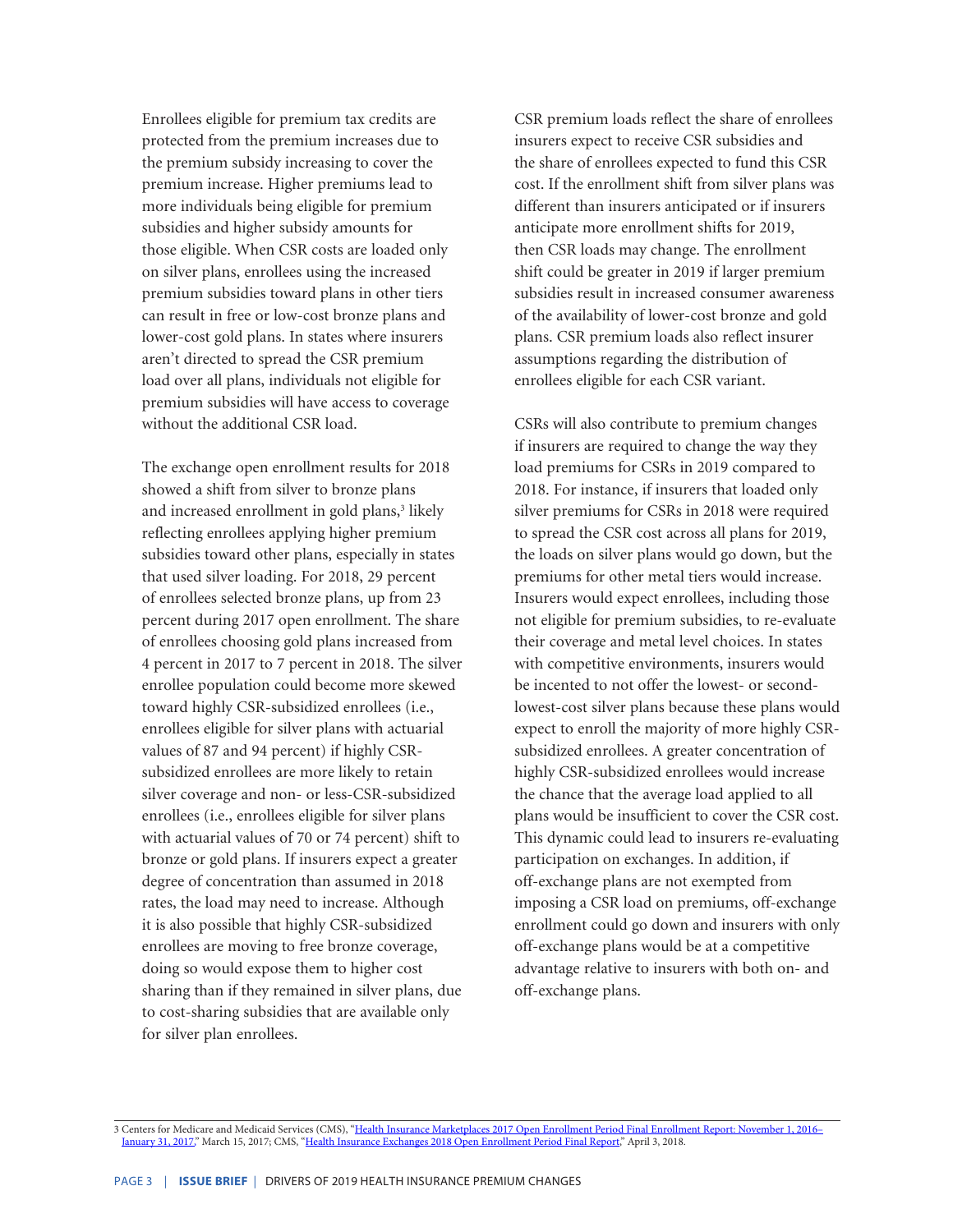If insurers that were not allowed to load premiums for CSRs in 2018 are allowed to do so for 2019, then premiums would increase accordingly. If insurers that were directed to spread premium increases over all plans in 2018 are allowed to load premiums only on silver plans in 2019, then silver premiums would increase, but the loads on other plans would go down.

*• Elimination of the individual mandate penalty.* The ACA individual mandate was intended to keep healthy individuals in the marketplace in order to maintain a stable risk pool. With guaranteed issue requirements and the elimination of pre-existing condition exclusions, a mechanism was needed to keep people from waiting to purchase insurance until they needed it. A stable health insurance market needs to have lower-risk individuals participate and to share in the cost of health care. The recently enacted *Tax Cuts and Jobs Act* eliminated the individual mandate financial penalty beginning in 2019. Eliminating the penalty is expected to increase premiums as unsubsidized lower-cost healthy individuals will be more likely to forgo coverage. This is especially likely if, as discussed below, the availability of alternative coverage is increased, for instance through expanded shortterm limited duration plans or association health plans.

When developing 2018 premium rates, many insurers included an increase anticipating a weakening of the individual mandate. The elimination of the mandate altogether will also lead to premium increases in 2019, potentially to a lesser extent in plans that already assumed a low level of enforcement in 2018. Also, the impact on average premiums will vary by state, given varying percentages of enrollees eligible for premium subsidies. States with higher shares of premium-subsidized enrollees may see less of an impact from the elimination of the mandate as premium subsidies encourage enrollment.

*• Expanding the availability of short-term limited duration (STLD) plans and association health plans (AHPs).* Proposed regulations have been released that would implement President Trump's executive order to lengthen the maximum duration of STLD plans from 3 months to 12 months and to expand the availability of AHPs.<sup>4</sup> Until final rules are released, it is unclear whether these alternative coverage sources will be available beginning in 2019 or at a later date. Some insurers may be assuming alternative coverage sources will be available in 2019, thus affecting 2019 premiums.

STLD plans have been traditionally used by people who know they have only a short-term loss of coverage, for instance between jobs. These plans are not required to follow ACA issue, rating, or benefit coverage requirements. As a result, STLD plans would be more attractive to lower-cost individuals because of lower premiums for STLD plans compared with ACAcompliant plans. Market segmentation and adverse selection for ACA plans could result, leading to higher premiums for ACA plans.

Similarly, proposed rules have been released that would broaden the ability for AHPs to be treated as large groups and for self-employed individuals to be eligible for AHPs. Large group plans have more flexibility than ACA plans regarding rating rules and benefit coverage requirements, potentially creating adverse selection concerns for ACA plans. AHPs could offer lower premiums to lower-cost individuals than ACA plans, leading to higher ACA premiums.

As noted above, the effects of expanded availability of STLD plans or AHPs would be exacerbated given the elimination of the individual mandate penalty.

4 See Academy comment letters on the executive order and proposed rules at: [actuary.org/executive\\_order](http://actuary.org/executive_order), and [actuary.org/STLD\\_comments](http://actuary.org/STLD_comments) and [actuary.org/AHP\\_comments.](http://actuary.org/AHP_comments)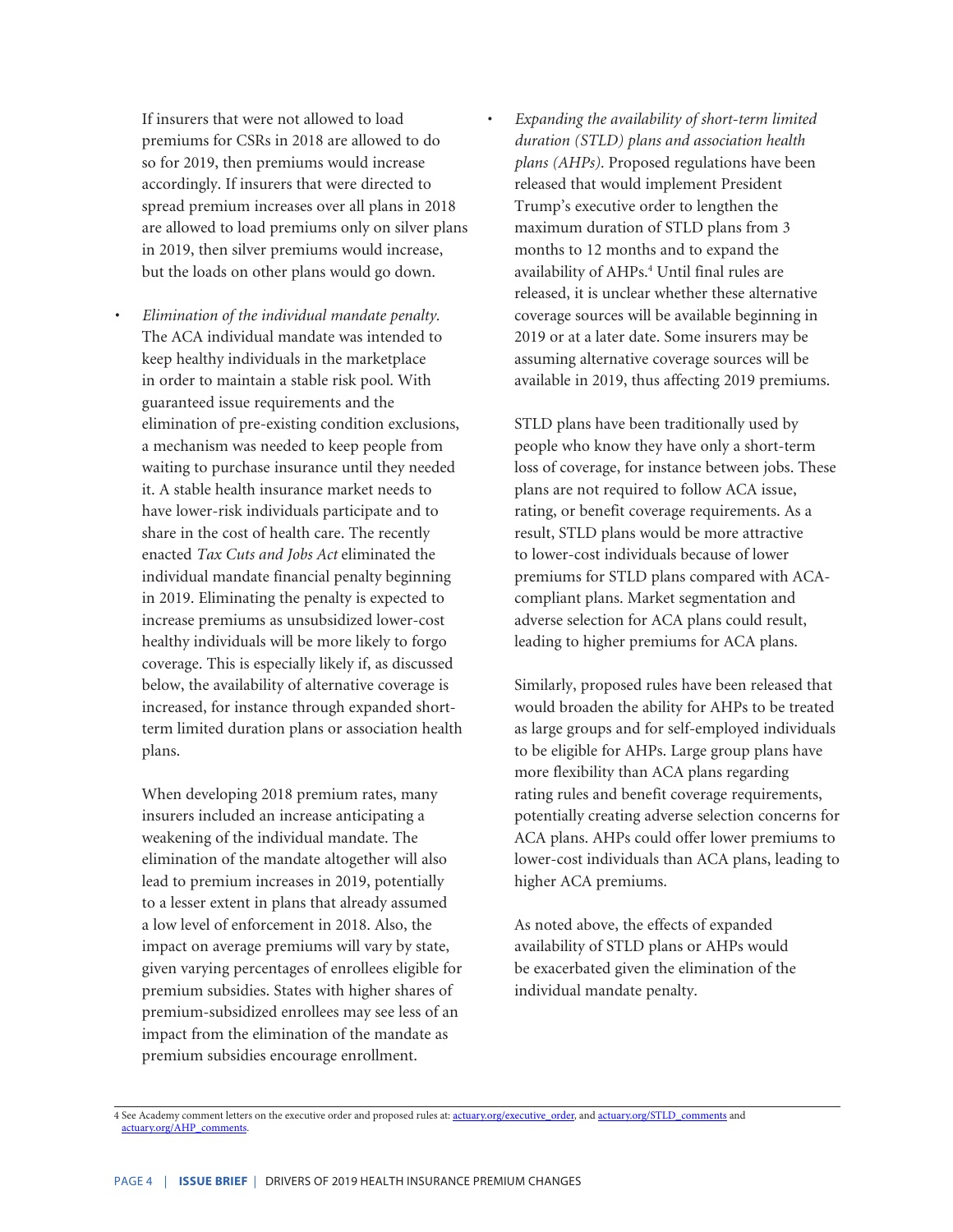Without the regulations having been finalized, there is uncertainty not only regarding the specific rules but also when any expanded availability would be effective. Insurers pricing their ACA plans need to anticipate the extent to which their risk pool will be affected by healthy lives opting out of the risk pool in favor of an STLD plan or an AHP. Effects could vary by state, based on any state laws and regulations regarding STLD plans and AHPs. In addition, proposed rules allowing AHPs located in one state to be sold in other states could further complicate ACA premium setting.

## **CHANGES IN THE RISK POOL COMPOSITION AND**

**INSURER ASSUMPTIONS.** Changes in premiums between 2018 and 2019 will reflect expected changes in the risk profiles of the enrollee population, as well as any changes in insurer assumptions based on whether experience to date differs from that assumed in 2018 premiums. As noted above, policy changes in effect beginning in 2019, such as the elimination of the individual mandate penalty, could lead to a further deterioration of the risk pool.

Average health costs for a given population in a guaranteed-issue environment generally can be viewed as inversely proportional to enrollment as a percentage of the eligible population. More generally, risk pool composition assumptions reflect, in part, enrollment rates. Higher take-up rates typically result in a healthier risk pool, as those forgoing coverage are likely healthier than those obtaining coverage.

According to the Department of Health and Human Services (HHS), marketplace enrollment at the end of the open enrollment period increased from 8.0 million in 2014 to 11.7 million in 2015 and to 12.7 million in 2016, but dropped to 12.2 million in 2017 and to 11.8 million in 2018.<sup>5</sup> Insurers need to consider whether this decline is likely to continue or reverse in 2019. If the decline is expected to continue

or increase in 2019, this will put upward pressure on

2019 premium increases. National information on off-exchange enrollment is unavailable.

Most on-exchange enrollees receive premium subsidies and were therefore shielded from 2018 premium increases, including those due to the costs of CSRs being loaded onto premiums. Net premiums could have decreased for premium-subsidized enrollees if they used higher premium subsidies toward lower-cost bronze coverage. Off-exchange enrollees, however, were not shielded from premium increases and off-exchange enrollment might have dropped to a greater extent than on-exchange enrollment. Importantly, market experience to date and 2019 projections vary by state, depending in part on state policy decisions and local market conditions.

**STATE ACTIONS.** Rate increases for 2019 could vary significantly by state. In addition to ongoing marketspecific dynamics that affect each state differently, there have been actions undertaken or proposed by individual states that could result in large impacts on 2019 premiums. For instance, some states have implemented or propose to implement reinsurance programs. By offsetting the insurer costs for high-cost enrollees, reinsurance reduces premiums, all else equal, and reduces rate increases in the first year of the program. Some states are exploring imposing an individual mandate penalty, which could lower premium increases.

Other states are exploring allowing the sale of plans that don't comply with ACA requirements. As with AHPs and short-term duration plans, such alternative plan offerings could attract healthier enrollees. The ACA risk pool could deteriorate as a result, increasing premiums. On the other hand, if states already have or implement rules limiting the sale of short-term duration plans or AHPs, rate increases due to federal expansions of such plans will be mitigated.

5 CMS, ["Health Insurance Exchanges 2018 Open Enrollment Period Final Report](https://www.cms.gov/Newsroom/MediaReleaseDatabase/Fact-sheets/2018-Fact-sheets-items/2018-04-03.html)," April 2, 2018. Enrollment figures are understated because they do not include off-marketplace enrollment in ACA-compliant plans, and overstated because they reflect plan selection only, with or without payment of premium. Also, as noted by CMS, "Caution should be used when comparing plan selections across [open enrollment periods] since some states have transitioned platforms between years. Additionally, state expansion of Medicaid may affect enrollment figures from year to year; Louisiana expanded Medicaid in July 2016, which may have affected Marketplace enrollments in 2017." (CM**S,** "Health Insurance Marketplaces 2017 Open Enrollment Period Final Enrollment Report: November 1, 2016–January 31, [2017,](https://www.cms.gov/Newsroom/MediaReleaseDatabase/Fact-sheets/2017-Fact-Sheet-items/2017-03-15.html)" March 15, 2017.)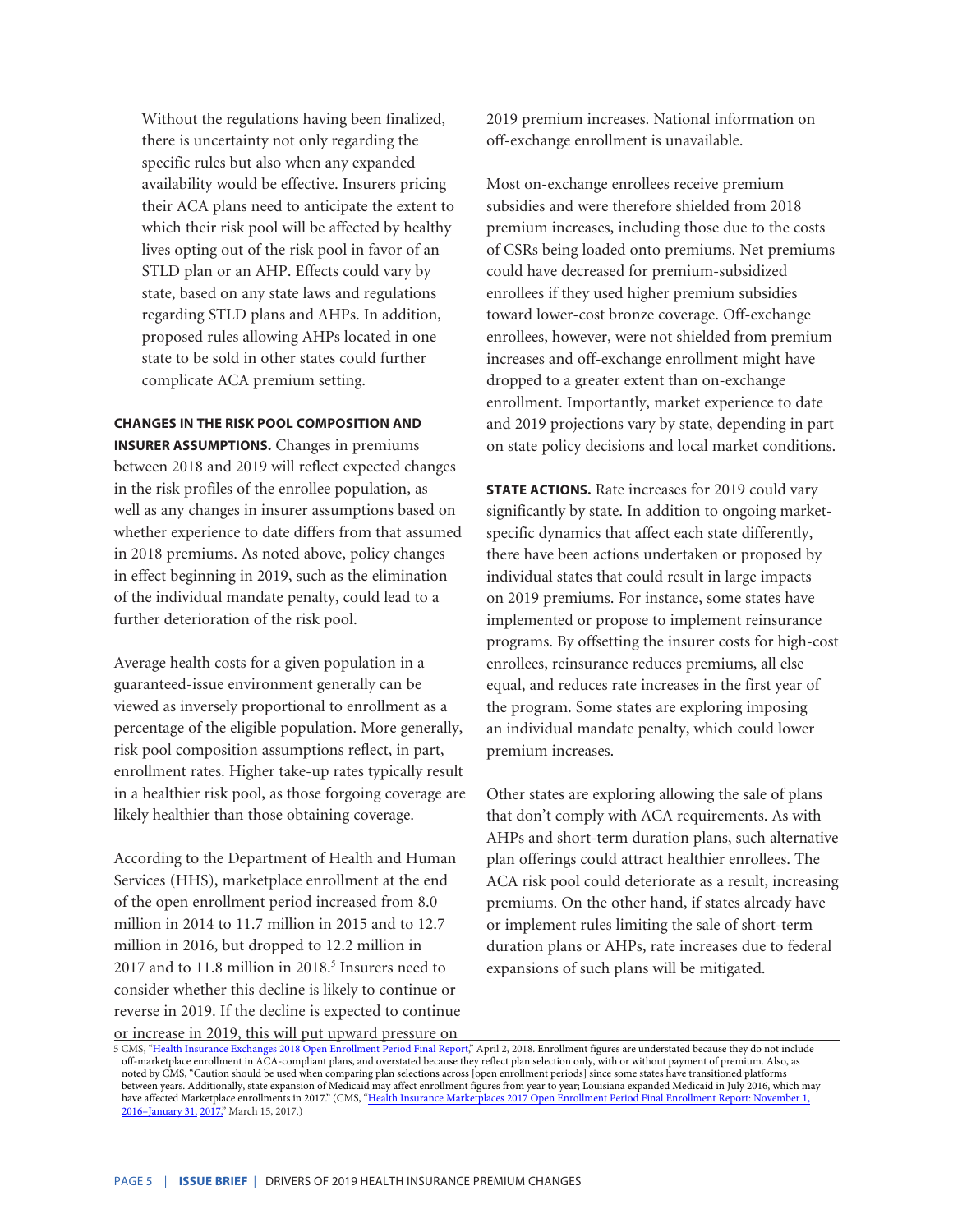## **Other Drivers**

**SUSPENSION OF HEALTH INSURER FEE.** The health insurance provider (HIP) fee was enacted through the ACA. The HIP fee is scheduled to collect \$14.3 billion in 2018 and insurers built this cost into their 2018 premiums. The *Extension of Continuing Appropriations Act of 2018* included a moratorium on the collection of the HIP fee in 2019. Insurers will exclude the cost of this fee in their 2019 premiums, resulting in a reduction in expected premiums by about 1 to 3 percent, depending on the size of the insurer and their for-profit/not-for-profit status.

**CHANGES IN PROVIDER NETWORKS.** The Centers for Medicare & Medicaid Services (CMS) recently shifted the responsibility to evaluate network adequacy to the states (for states that have adequate review authority and capability). If states require some insurers to contract with additional providers, premiums for those insurers may increase slightly. Likewise, if states allow more restricted networks, there may be slight decreases in premiums.

**BENEFIT PACKAGE CHANGES.** Changes to benefit packages (e.g., through changes in cost-sharing requirements or benefits covered) can affect claim costs and therefore premiums, even if a plan's metal level remains unchanged. Unlike in 2018, there have not been any changes to the rules regarding the allowable variation in actuarial value (AV), which measures the relative generosity of the benefits provided by a plan. However, the data underlying the AV calculator was updated to reflect another year of medical trend, which could increase a plan's AV. In addition, the maximum out-of-pocket amount will increase from \$7,350 (single) / \$14,700 (other than single) in 2018 to \$7,900/\$15,800 in 2019. Such changes could necessitate other plan design changes in order to remain within the allowable AV ranges or could result in upward or downward pressure on premiums if the AV increases or decreases within the allowable AV range. For instance, some insurers may elect not to increase plan out-of-pocket maximums in order to maintain more consistency from year to year. However, the resulting increase in AV (the value of a constant out-of-pocket maximum increases when medical trend increases total health spending) could put upward pressure on premiums.

Other changes in benefit packages could be made based on market competition or other considerations, putting upward or downward pressure on premiums, depending on the particular change. Changes would be expected to be minimal as long as the current essential health benefits (EHB) requirement is in place. Other plan design features, such as drug formularies and care management protocols, also could affect premium changes.

**MARKET COMPETITION.** Market forces and product positioning affect premium levels and premium increases. Health insurers are increasingly focused on local competition, offering coverage only in geographic regions in which they believe they have a competitive advantage. As such, there may be more price competition in those regions where many health plans are offered and less price competition where fewer health plans participate.

In 2014–2016, many markets saw increased insurer participation and new entrants offering coverage for the first time, sometimes at very competitive premium levels. In contrast, for 2017, many insurers reduced the number of markets in which they would participate and in some cases, exited the market completely. This trend continued into 2018, when increased legislative and regulatory uncertainty, combined with insurer financial losses, led to additional market withdrawals. In 2018, 26 percent of enrollees (in 52 percent of counties) have only one participating exchange insurer, up from 21 percent (in 33 percent of counties) in 2017.6

Insurers have more information than they did previously regarding the risk profile of the enrollee population, and there may be less uncertainty for 2019 than there has been in the past. Among insurers remaining in the market, there have been signs that experience has begun to stabilize or even improve somewhat.<sup>7</sup> As a result, some insurers may decide to enter or re-enter the market, or to expand into new areas. These decisions would likely reflect local market

6 Kaiser Family Foundation, "<u>Insurer Participation on ACA Marketplaces, 2014-2018</u>," Nov. 10, 2017. 7 Kaiser Family Foundation, "<u>[Individual Insurance Market Performance in 2017](http://files.kff.org/attachment/Issue-Brief-Individual-Insurance-Market-Performance-in-2017)</u>," January 2018.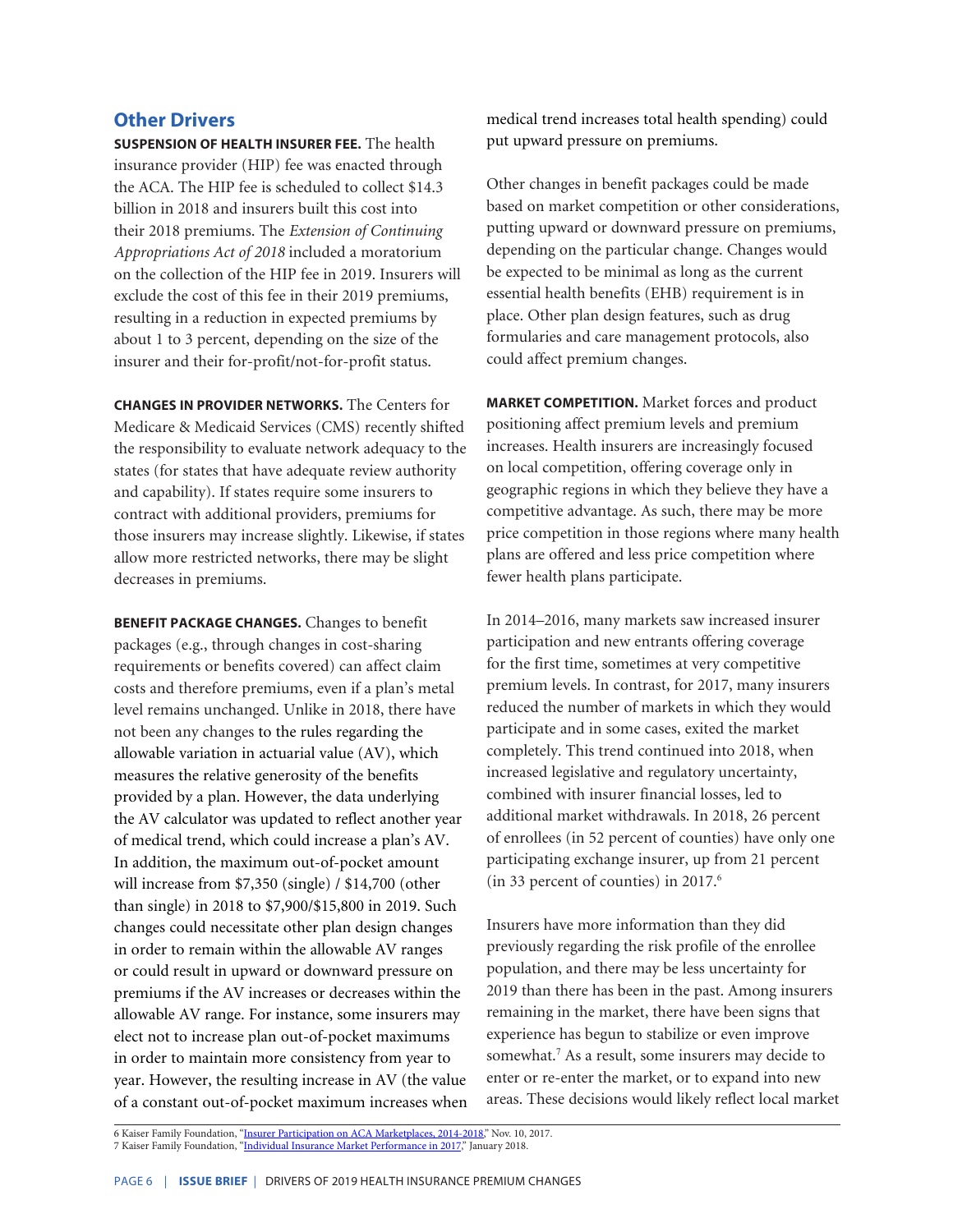dynamics. An increase in participating insurers could lead to more competition and downward pressure on premiums.

# **CHANGES IN PROVIDER COMPETITION AND**

**REIMBURSEMENT STRUCTURES.** The recent trend of health care provider consolidation is likely to continue in many local markets. Ideally, consolidation improves the quality and efficiency of health care delivery, but it also increases providers' negotiating power. Any increased negotiating power among providers could put upward pressure on premiums. On the other hand, insurer mergers could have the opposite effect if they increase insurers' negotiating leverage with providers. Finally, partnerships between health care plans and providers offer a new business model that is intended to reduce premiums with higher levels of managed care and quality.

Insurers are pursuing provider reimbursement structure changes that move from paying providers based on volume to paying based on value, and often shifting a portion of the risk to the providers. For example, accountable care organization structures offer incentives to health care providers to deliver cost-effective and high-quality care, and may penalize providers for failing to meet certain targets. Such efforts could put downward pressure on premiums, at least in the short term. To the extent providers are unwilling to take additional risk and choose not to participate, these changes also could contribute to narrower networks and fewer choices for consumers.

**CHANGES IN ADMINISTRATIVE COSTS.** Changes in administrative costs will affect premiums. Decreases in enrollment can result in increased costs due to allocating fixed costs over a smaller membership base. Premiums must cover all of these costs. Depending on the circumstances in any particular state, changes in marketing, and administrative costs can put upward or downward pressure on premiums. As noted above, increased uncertainty in the market may lead insurers to increase risk margins to protect themselves from adverse selection. However, the ACA's medical loss ratio requirements limit the share of premiums attributable to administrative costs and margins.

**CHANGES IN GEOGRAPHIC FACTORS.** Within a state, federal rules allow health insurance premiums to vary across geographic regions established by the state. Insurers can use different geographic factors to reflect provider cost and medical management differences among regions, but are not allowed to vary premiums based on differences in health status (which should be accounted for by the single state risk pool construct and risk adjustment process). An insurer might change its geographic factors due to changes in negotiated provider charges and/or in medical management of some regions compared to others. A decision to increase or decrease the number of regions in which the health plan intends to offer coverage in 2019 within a state could also result in a change in its geographic factors.

Another key reason for changes in geographic factors could be new provider contracts that reflect different relative costs. A realignment of these differences could result in changes across the rating regions within a state.

## **Summary**

The 2019 health insurance premium rate filing process is underway, and how 2019 premiums will differ from those in 2018 depends on many factors. Key drivers include the underlying growth in health spending, which will increase premiums relative to 2018. The termination of funding of the CSRs has led to different strategies for building the cost into premiums, and insurers may need to make adjustments for 2019 rates.

Premiums will reflect insurer assumptions regarding the risk pool composition and how it will change in 2019. The elimination of the individual mandate penalty puts upward pressure on premiums to the extent it threatens to deteriorate the risk pools and hasn't already been incorporated into premiums.

Expanding the availability of alternative coverage sources, such as short-term limited duration plans (STLD) and association health plans (AHPs), could also contribute to premium increases depending on the final federal rules pertaining to these plans and when the plans could go into effect. Premiums and premium changes could vary significantly by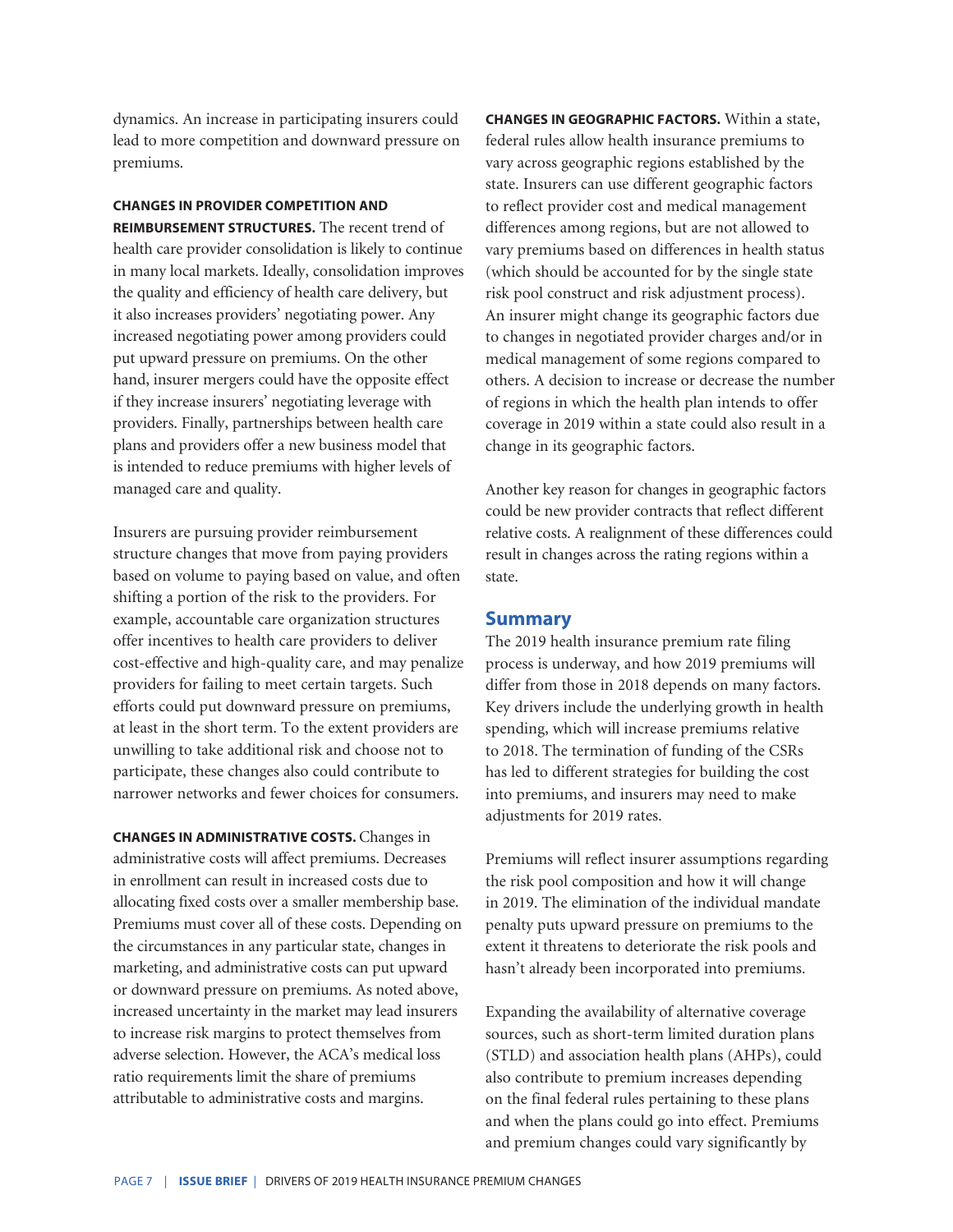state, depending on state market dynamics and any state-specific rules or initiatives, such as imposing an individual mandate requirement, implementing a reinsurance program, or having rules that would either facilitate or prohibit the availability of alternative coverage options.

The moratorium of the health insurer fee will offset a portion of 2019 premium increases. Other factors potentially contributing to premium changes include modifications to provider networks, benefit packages, provider competition and reimbursement structures, administrative costs, and geographic factors. Insurers also incorporate market competition considerations when determining 2019 premiums.

Premium changes faced by individual consumers will also reflect increases in age and other factors. Changes in loading for CSRs can impact subsidy levels and the net cost for subsidized enrollees. Changes in an enrollee's geographic location, family status, or benefit design could result in premium increases or decreases depending on the particular changes. In addition, if a consumer's particular plan has been discontinued, the premium change will reflect the increase or decrease resulting from being moved into a different plan, which could be at a different metal level or with a different insurer. Average premium change information released by insurers or states could reflect the movement of consumers to different plans due to their current plan being discontinued.

The American Academy of Actuaries is a 19,000-member professional association whose mission is to serve the public and the U.S. actuarial profession. For more than 50 years, the Academy has assisted public policymakers on all levels by providing leadership, objective expertise, and actuarial advice on risk and financial security issues. The Academy also sets qualification, practice, and professionalism standards for actuaries in the United States.